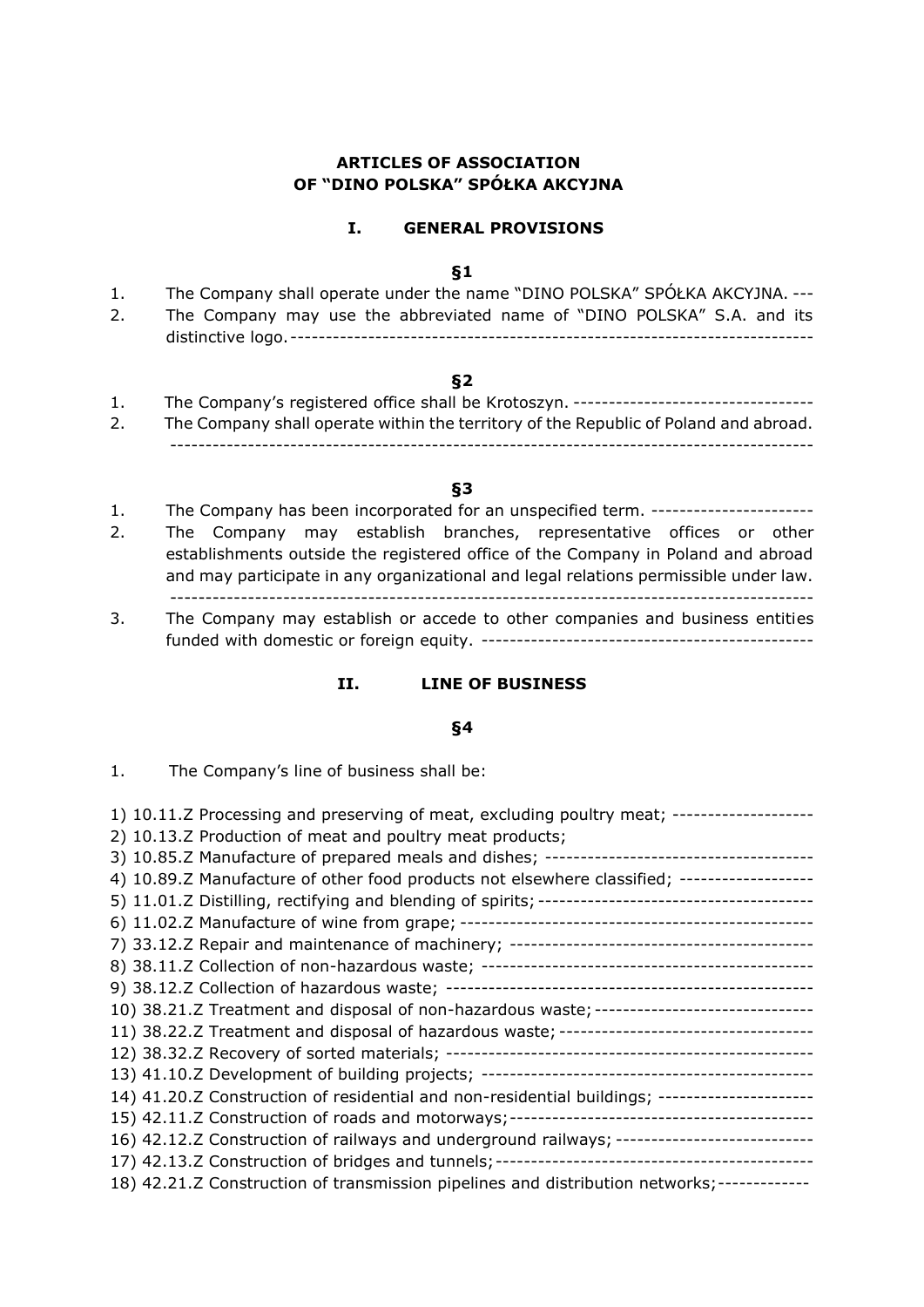19) 42.22.Z Construction of utility projects for electricity and telecommunications; -------- 20) 42.91.Z Construction of water projects;--------------------------------------------------- 21) 42.99.Z Construction of other civil engineering projects not elsewhere classified; ----- 22) 43.11.Z Demolition; ------------------------------------------------------------------------ 23) 43.12.Z Site preparation; ------------------------------------------------------------------ 24) 43.13.Z Test drilling and boring; ---------------------------------------------------------- 25) 43.21.Z Electrical installation; ------------------------------------------------------------- 26) 43.22.Z Plumbing, heat and air-conditioning installation;-------------------------------- 27) 43.29.Z Other construction installation;--------------------------------------------------- 28) 43.99.Z Other specialized construction activities not elsewhere classified; ------------- 29) 46.18.Z Agents specialized in the sale of other particular products; -------------------- 30) 46.34.A Wholesale of alcoholic beverages;------------------------------------------------ 31) 46.39.Z Non-specialized wholesale of food, beverages and tobacco products;--------- 32) 46.51.Z Wholesale of computers, computer peripheral equipment and software; ----- 33) 46.32.Z Wholesale of meat and meat products; ------------------------------------------ 34) 46.77.Z Wholesale of waste and scrap; --------------------------------------------------- 35) 47.11.Z Retail sale in non-specialized stores with food, beverages or tobacco products predominating; ---------------------------------------------------------------------------------- 36) 47.21.Z Retail sale of fruit and vegetables in specialized stores; ------------------------ 37) 47.22.Z Retail sale of meat and meat products in specialized stores; ------------------- 38) 47.25.Z Retail sale of alcoholic and non-alcoholic beverages in specialized stores; ---- 39) 47.41.Z Retail sale of computers, peripheral units and software in specialized stores; 40) 47.42.Z Retail sale of telecommunications equipment in specialized stores;------------ 41) 47.59.Z Retail sale of furniture, lighting equipment and other household in specialized stores; ------------------------------------------------------------------------------------------- 42) 47.76.Z Retail sale of flowers, plants, seeds, fertilizers, pet animals and pet food in specialized stores;------------------------------------------------------------------------------- 43) 47.78.Z Retail sales of other new products in specialized shops; ------------------------44) 49.41.Z Freight transport by road; -------------------------------------------------------- 45) 49.42.Z Removal services; ----------------------------------------------------------------- 46) 52.10.A Operation of warehousing and storage facilities for gas fuels;------------------ 47) 52.10.B Operation of warehousing and storage facilities for other goods; -------------- 48) 59.20.Z Sound recording and music publishing activities; ------------------------------- 49) 62.01.Z Computer programming activities; ----------------------------------------------- 50) 62.02.Z Computer consultancy activities; ------------------------------------------------- 51) 62.09.Z Other information technology and computer service activities; ---------------- 52) 63.99.Z Other information service activities not elsewhere classified; ------------------ 53) 64.20.Z Activities of holding companies; -------------------------------------------------- 54) 64.30.Z Trusts, funds and similar financial entities;------------------------------------- 55)64.99.Z Other financial service activities, except insurance and pension funding not elsewhere classified; ---------------------------------------------------------------------------- 56) 68.10.Z Buying and selling of own real estate; ------------------------------------------- 57) 68.20.Z Renting and operating of own or leased real estate; ---------------------------- 58) 68.32.Z Management of real estate on a fee or contract basis; ------------------------- 59) 71.11.Z Architectural activities; ----------------------------------------------------------- 60) 71.12.Z Engineering activities and related technical consultancy; ----------------------- 61) 74.10.Z Specialized design activities; ----------------------------------------------------- 62) 74.90.Z Other professional, scientific and technical activities not elsewhere classified; 63) 77.21.Z Lending and leasing recreational and sporting equipment; ---------------------

64) 77.29.Z Lending and leasing other articles for personal and household use; -----------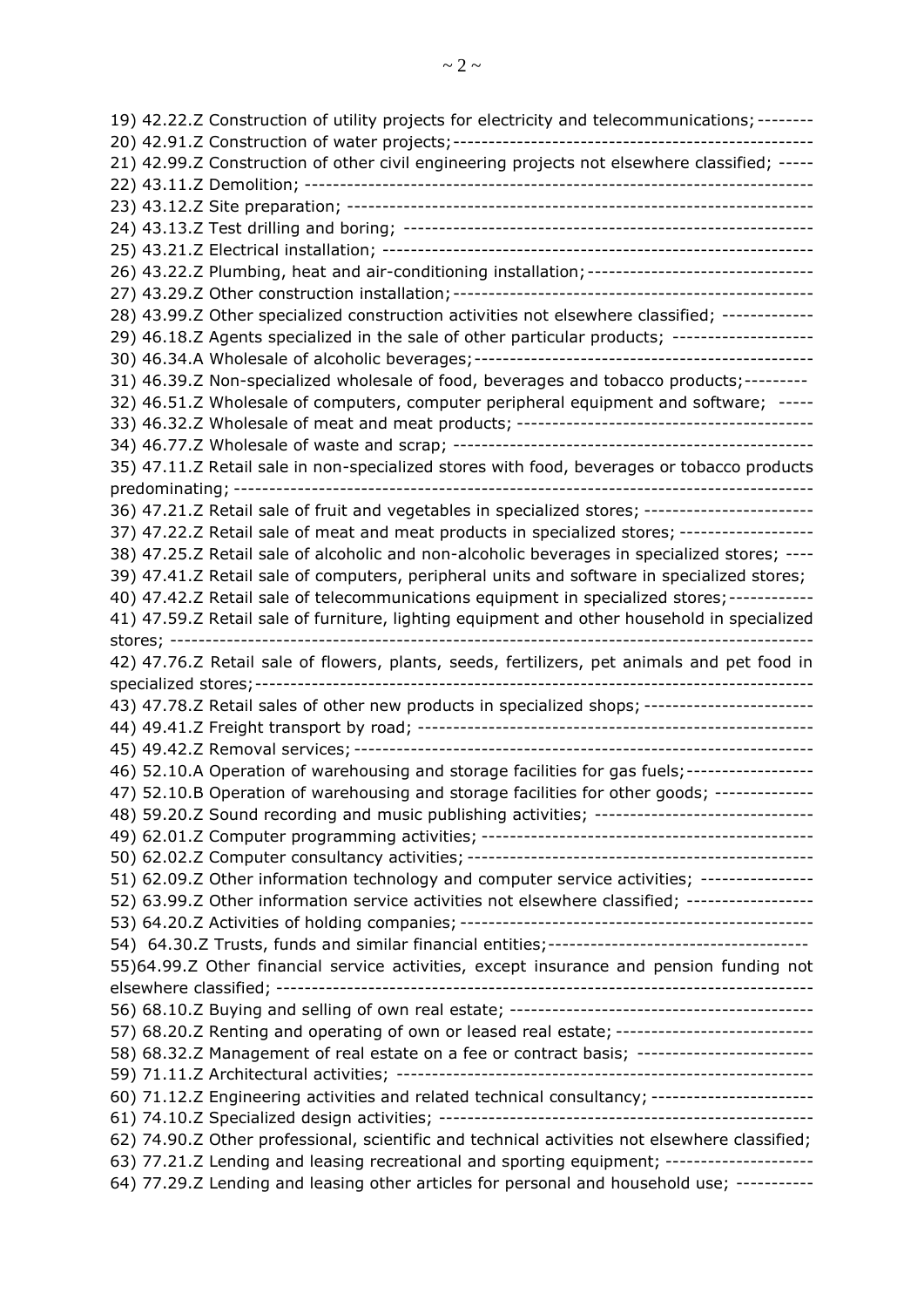65) 77.40.Z Leasing of intellectual property and similar products, except copyrighted works;-------------------------------------------------------------------------------------------- 66) 79.11.A Activities of tourist agents; ------------------------------------------------------- 67) 81.10.Z Combined facilities support activities;-------------------------------------------- 68) 82.91.Z Activities of collection agencies and credit bureaus; ---------------------------- 69) 82.99.Z Other business support service activities not elsewhere classified; ------------ 70) 95.11.2 Repair of computers and peripheral equipment; -----------------------------------71) 69.20.Z Accounting, bookkeeping and auditing activities; tax consultancy; ------------ 72) 70.10.Z Activities of head offices and holdings, except for financial holdings;---------- 73) 70.22.Z Business and other management consultancy activities; ----------------------- 74) 77.11.2 Renting and leasing of cars and light motor vehicles; ----------------------------75) 77.12.Z Renting and leasing of other vehicles, except for motorcycles; ---------------- 76) 35.11.Z Generation of electricity;---------------------------------------------------------- 77) 35.14.Z Trade of electricity; --------------------------------------------------------------- 78) 52.21.Z Service activities incidental to land transportation; -----------------------------79) 52.24.C Cargo handling in other reloading points; --------------------------------------- 80) 52.29.A Sea transportation agencies activities;------------------------------------------- 81) 52.29.C Other transportation agencies activities; ---------------------------------------- 82) 53.20.Z Other postal and courier activities;----------------------------------------------- 83) 64.99.Z Other financial service activities, except insurance and pension funding not elsewhere classified; ---------------------------------------------------------------------------- 84) 79.12.Z Tour operator activities; ---------------------------------------------------------- 85) 90.04.Z Activity of cultural facilities; ------------------------------------------------------ 86) 94.99.Z Activity of other membership organizations elsewhere not classified;----------87) 47.54.Z Retail sales of electric household equipment in specialized shops.-------------

- 2. If the Company wishes to commence any activity which under separate regulations may be conducted subject to a permit or license, such activity will be commenced after receipt of such permit or license. -----------------------------------
- 3. An amendment to the Articles of Association constituting a material change to the Company's line of business (Article 416 §1 of the Commercial Company Code) does not require a buy-out of the shares of the shareholders that do not agree to such change if the resolution of the Shareholder Meeting is adopted by the majority of 2/3 (two-thirds) of the votes in the presence of shareholders representing at least half of the share capital. -----------------------------------------------------------------

### **III. SHARE CAPITAL**

### **§5**

1. The share capital of the Company is PLN 9,804,000.00 (nine million, eight hundred and four thousand Polish zloty). The share capital is divided into 98,040,000 (ninety-eight million, forty thousand) series A shares with the nominal value of PLN 0.10 (ten groszy) each, numbered from 1 to 98,040,000. ---------------------------2. The Company's shares are bearer shares.---------------------------------------------- 3. The shares are not preferred. ----------------------------------------------------------- 4. Payments for shares may be made in cash or in kind. --------------------------------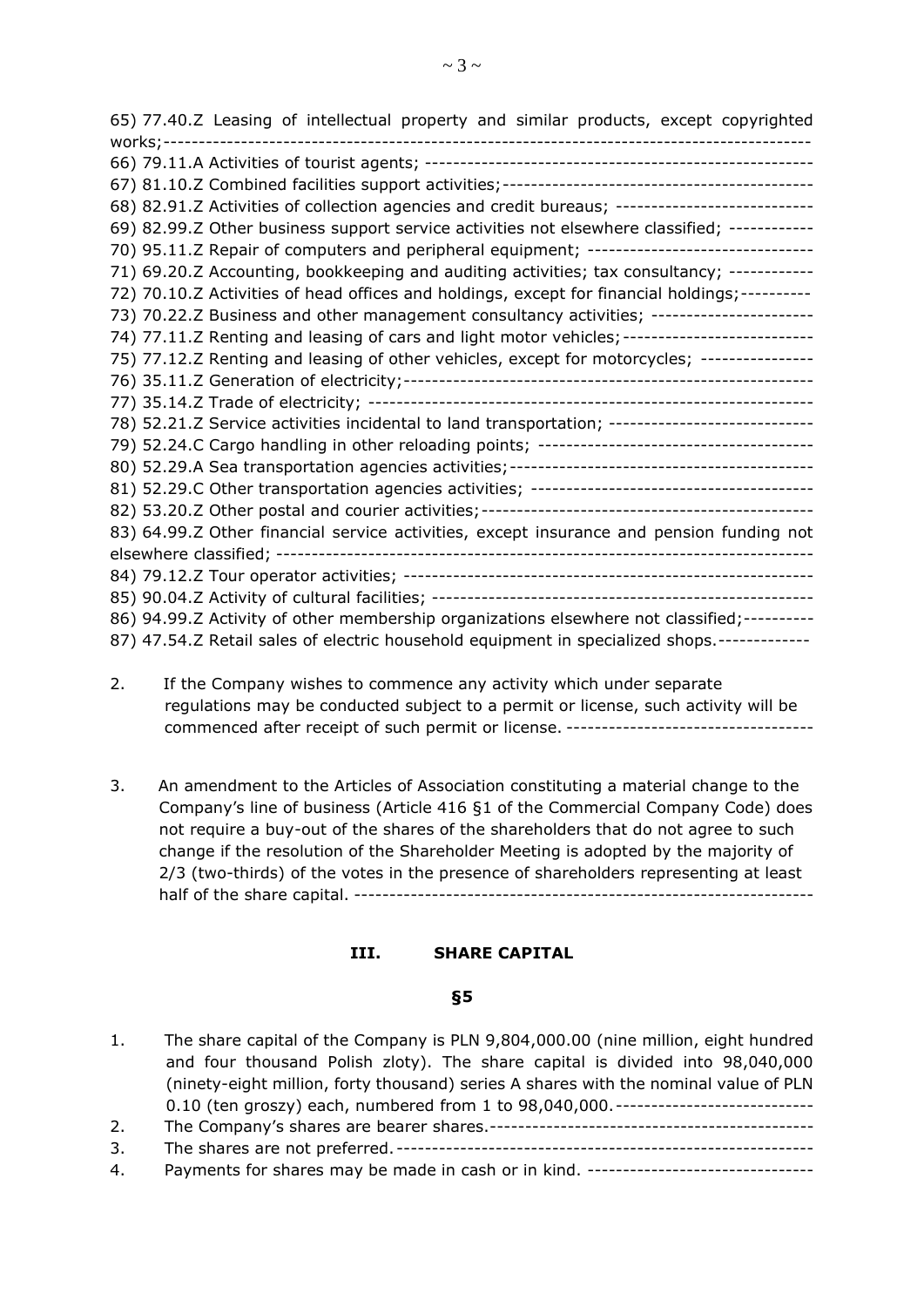5. The Company's shares may be redeemed with the consent of the Shareholder Meeting granted by the majority of ¾ (three fourths) of votes by way of acquisition thereof by the Company. The resolution of the Shareholder Meeting regarding the redemption of the shares needs to specifically specify the legal grounds for the redemption, the value, the date and manner of payment of the remuneration due to the shareholder of the redeemed shares or justification for redeeming the shares for no remuneration and the method of reducing the share capital. ----------------

#### **§6**

- 1. The Company may establish supplementary capital, reserve capital and special purpose funds. ---------------------------------------------------------------------------
- 2. Decisions regarding the establishment and the designated purpose of reserve capital and any other capitals or funds are made by the Shareholder Meeting by way of a resolution. -------------------------------------------------------------------------------

### **IV. SHAREHOLDER RIGHTS AND OBLIGATIONS**

#### **§7**

- 1. The Shareholders have the right to participate in the profit, shown in the financial statements audited by a statutory auditor that was allotted by the Shareholder Meeting for payment to the shareholders. The profit is allocated in proportion to the number of shares held.------------------------------------------------------------------
- 2. The Shareholder Meeting may decide to exclude all or some of the profit from distribution and allot it to the Company's supplementary capital, reserve capital or special purpose funds.-------------------------------------------------------------------
- 3. The Management Board is authorized to pay the shareholders an interim dividend at the end of the financial year, if the Company has funds sufficient for such payment. The Company may pay an interim dividend if its approved financial statements for the previous financial year show profit. The interim dividend may amount to no more than half of the profit generated since the end of the previous financial year shown in the financial statements audited by a statutory auditor, plus any reserve capital created from profit that may be disposed of by the Management Board for the purposes of payment of the interim dividend, and less any noncovered losses and treasury shares. Payment of an interim dividend requires consent of the Supervisory Board. -----------------------------------------------------
- 4. Acting in the interest of the company, the Shareholder Meeting may waive all or some of the shareholders' pre-emptive rights. The resolution of the Shareholder Meeting requires the majority of at least  $\frac{4}{5}$  (four fifths) of the votes. The shareholders' pre-emptive rights may be waived if that has been stated in the agenda of the Shareholder Meeting. The Management Board presents the Shareholder Meeting with a written opinion justifying the reasons for waiver of the pre-emptive right and the proposed issue price of the shares or how it will be determined.------------------------------------------------------------------------------

### **V. GOVERNING BODIES**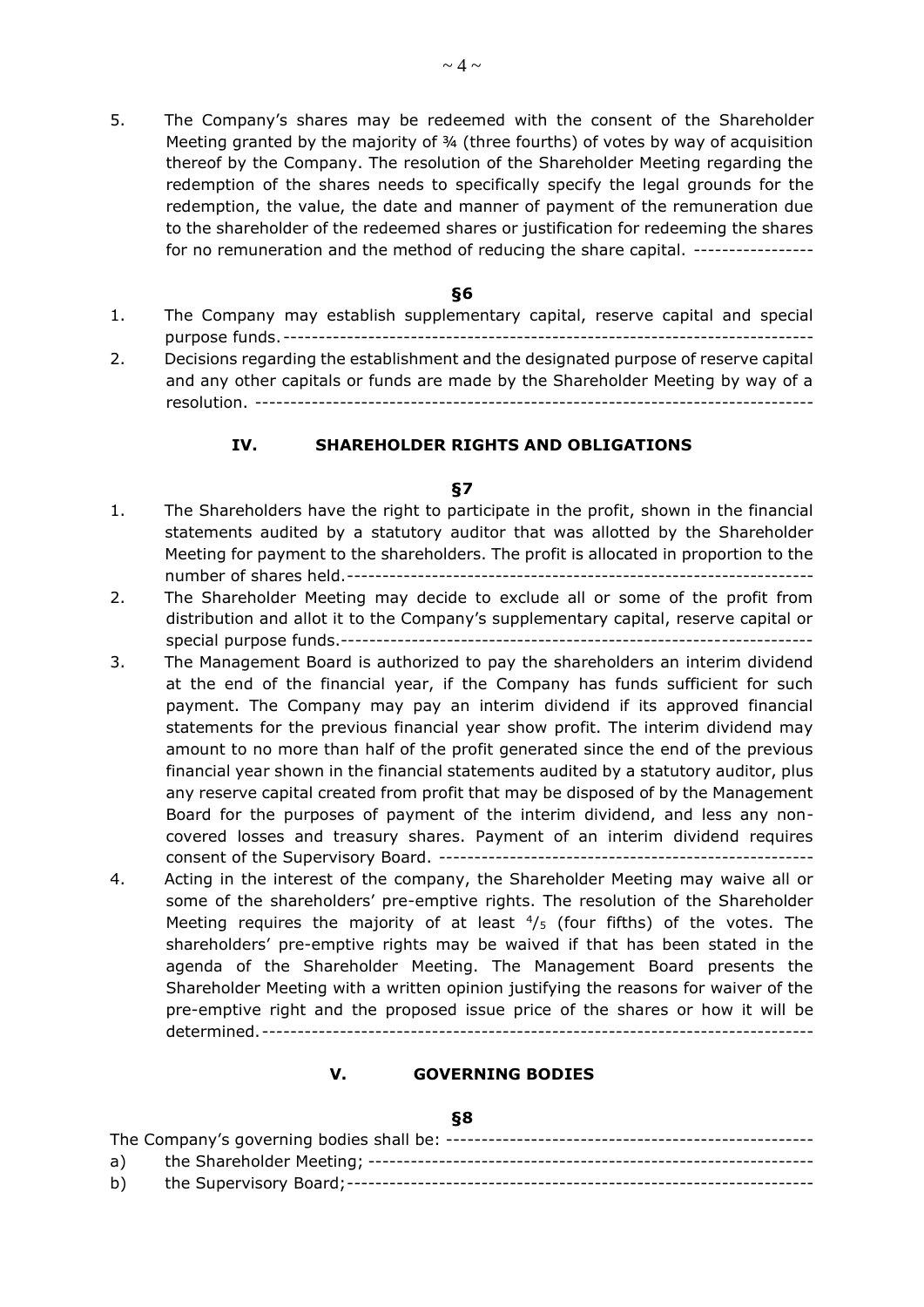c) the Management Board.-----------------------------------------------------------------

# **SHAREHOLDER MEETING**

## **§9**

| 1. | The Shareholder Meeting is held at the registered seat of the Company or in Warsaw                                  |
|----|---------------------------------------------------------------------------------------------------------------------|
|    |                                                                                                                     |
| 2. | A Shareholder Meeting may be ordinary or extraordinary. ----------------------------                                |
| 3. | An Ordinary Shareholder Meeting should take place within a term of six months                                       |
|    |                                                                                                                     |
| 4. | The absolutely binding regulations of law prescribe the rules for convening                                         |
|    |                                                                                                                     |
| 5. | Resolutions may also be adopted even if the Shareholder Meeting is not convened                                     |
|    | formally if the entire share capital is represented and none of the persons in                                      |
|    | attendance objects to holding the Shareholder Meeting or placing any specific                                       |
|    |                                                                                                                     |
| 6. | No resolution may be adopted with respect to any matter not on the agenda unless                                    |
|    | the entire share capital is represented at the Shareholder Meeting and none of the                                  |
|    | persons in attendance objects to adopting a resolution. -----------------------------                               |
| 7. | It is permitted to participate in the Shareholder Meeting using means of electronic                                 |
|    | communication, subject to the following. If the announcement of convening a                                         |
|    | Shareholder Meeting contains information regarding the opportunity for                                              |
|    | shareholders to participate in a Shareholder Meeting using means of electronic                                      |
|    | communication, the Company is required to provide shareholders with the option of                                   |
|    | participating in the Shareholder Meeting using electronic means of communication.                                   |
| 8. | Detailed rules for holding Shareholder Meetings with the use of means of electronic                                 |
|    | communication shall be established by the Management Board in consideration of                                      |
|    | the provisions of the Shareholder Meeting Bylaws, if adopted. The Management                                        |
|    | Board publishes such rules on the Company's website, together with the                                              |
|    | announcement of the convening of a Shareholder Meeting that contains information                                    |
|    | about the possibility for shareholders to participate in the Shareholder Meeting using                              |
|    | electronic means of communication. Such rules should facilitate: --------------------                               |
|    | real-time broadcast of the Shareholder Meeting; -------------------------------<br>1)                               |
|    | two-way real-time communication permitting shareholders to express their<br>2)                                      |
|    | opinions in the course of the Shareholder Meeting while being at a location                                         |
|    | other than the venue of the Shareholder Meeting, ----------------------------                                       |
|    | ويقودون ويقاطعا والمناوي والمناقص والمتحدد والمتحدث والمتحال والمتحاول والمتحدث والمستحلف المستحل والمتحدث والمتحدث |

3) the exercise by a shareholder personally or by proxy of the right to vote before or in the course of the Shareholder Meeting outside the venue of the Shareholder Meeting, using means of electronic communication. ------------

### **§10**

The Chairperson of the Supervisory Board or a person designated by that person opens the Shareholder Meeting and then the chairperson of the Shareholder Meeting is elected from among the persons in attendance at the Shareholder Meeting. -----------------------

# **§11**

1. Matters stipulated as belonging to the powers of the Shareholder Meeting by the regulations of the Commercial Company Code (to the extent they are not directly regulated otherwise by the Articles of Association), other legal regulations or the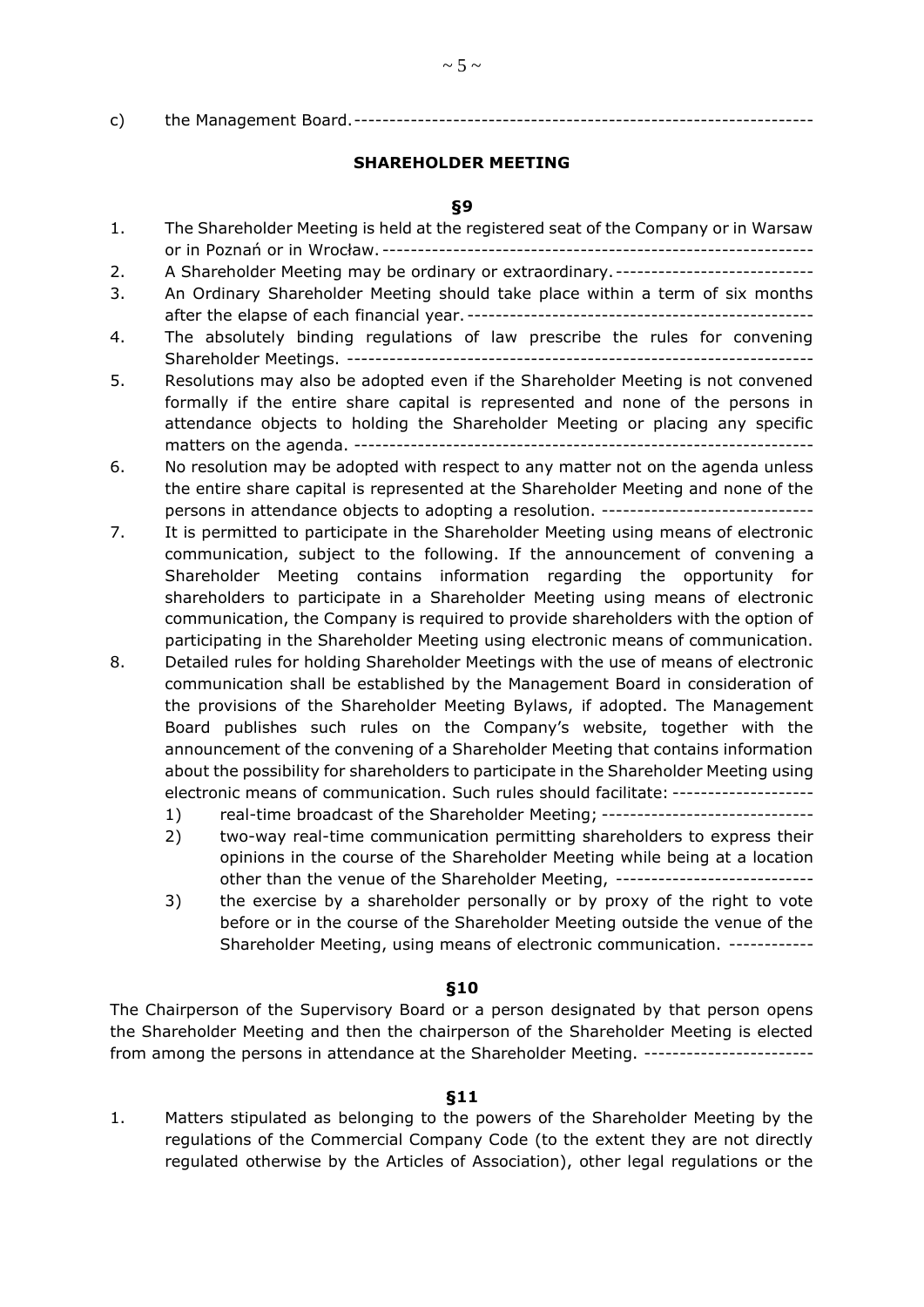provisions of these Articles of Association require a resolution to be adopted by the Shareholder Meeting.--------------------------------------------------------------------

# 2. The following matters in particular require the Shareholder Meeting to adopt a resolution: -------------------------------------------------------------------------------

- 1) reviewing and approving the Management Board report on the Company's activity and the financial statements for the previous financial year, --------
- 2) granting a discharge to the members of the Management Board and Supervisory Board on the performance of their duties, -----------------------
- 3) appointing and dismissing Supervisory Board members subject to detailed provisions of §13 of the Articles of Association and setting the amount of compensation and the compensation rules for Supervisory Board members,
- 4) making a decision regarding claims for the redress of damage caused when establishing the Company or during its management or supervision, --------
- 5) distributing profit or covering losses, -------------------------------------------
- 6) issuing convertible bonds or bonds with pre-emptive rights and issuing the subscription warrants referred to in Article 453 § 2 of the Commercial Company Code,------------------------------------------------------------------
- 7) redeeming shares, ---------------------------------------------------------------
- 8) selling or leasing an enterprise or an organized part thereof and establishing a limited right in rem thereon,--------------------------------------------------
- 9) establishing reserve capital accounts and other capital accounts or specialpurpose funds and the liquidation thereof,-------------------------------------
- 10) executing a credit facility, loan, surety or some other similar agreement with a Management Board or Supervisory Board member, a commercial proxy, a liquidator of the Company or in favor of any of these persons, ---------------
- 11) having a Subsidiary execute an agreement referred to in item 10 above with a Management Board or Supervisory Board member, a commercial proxy, a liquidator of the Company or of the Subsidiary. --------------------------------
- 3. The Shareholder Meeting's consent is not required to purchase or sell any real property, perpetual usufruct or a share in real property. ----------------------------

# **§12**

- 1. Each share gives the right to a single vote at the Shareholder Meeting. -------------
- 2. Resolutions shall be adopted by an absolute majority of votes unless the provisions of the Commercial Company Code or these Articles of Association contemplate more rigorous voting rules.--------------------------------------------------------------------
- 3. The Shareholder Meeting may adopt its own Bylaws. ---------------------------------

# **SUPERVISORY BOARD**

- 1. The Supervisory Board exercises regular supervision over the Company's operations in all areas of its activity. The Company's Management Board is required to notify the Supervisory Board immediately of any extraordinary changes in the financial and legal condition of the Company and of any material breaches of agreements that the Company is party to. ----------------------------------------------------------
- 2. Members of the Supervisory Board are appointed for a joint term of three (3) years. The mandates of the members of the Supervisory Board expire, at the latest, on the date of holding the Shareholder Meeting approving the financial statements for the last full financial year during which they held the position of a Supervisory Board member. ---------------------------------------------------------------------------------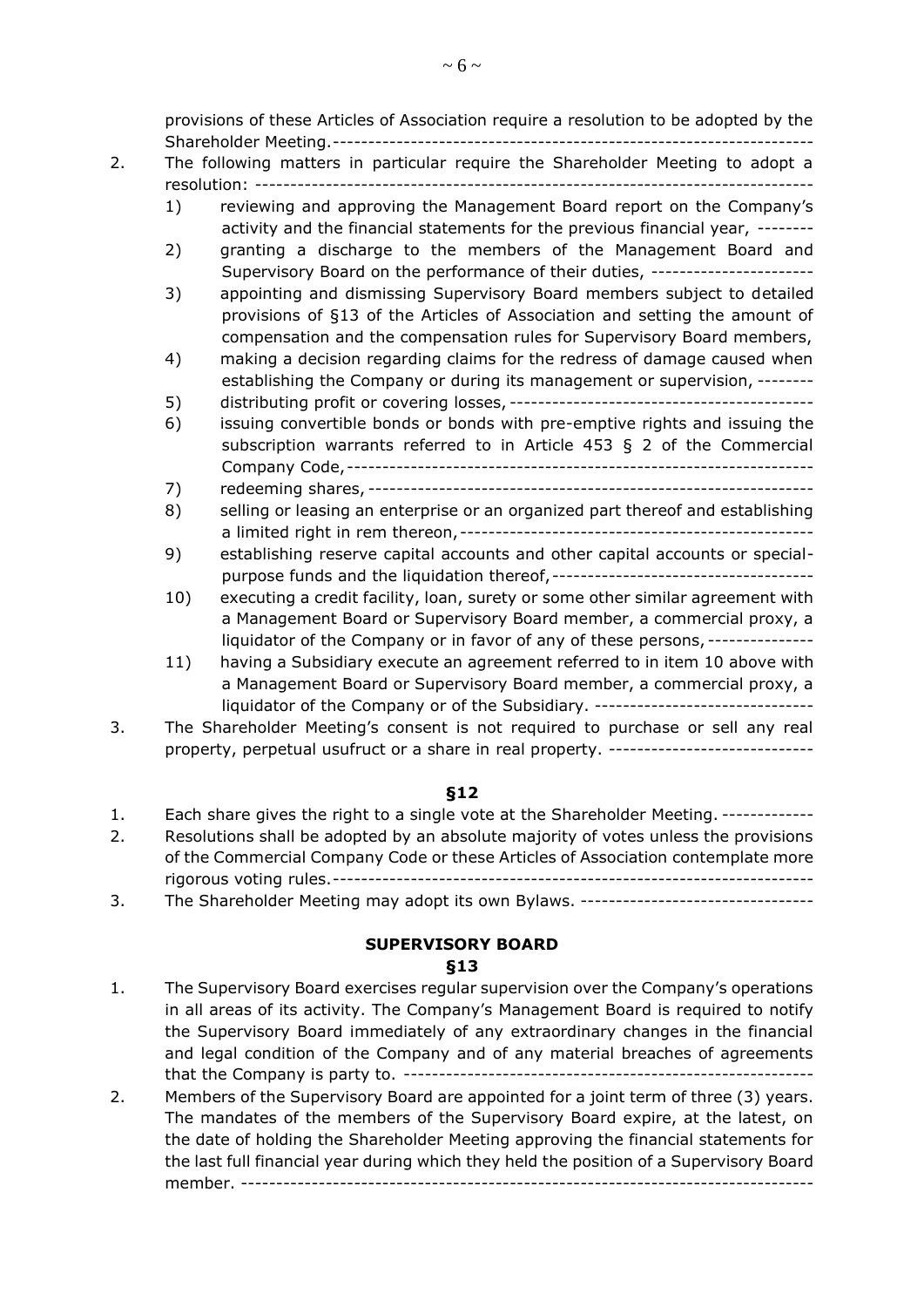- 3. The Supervisory Board consists of five (5) to eight (8) members. -------------------
- 4. Supervisory Board members are appointed and dismissed in the following manner:
	- 1) as long as Tomasz Biernacki holds shares representing at least 50% (fifty percent) of the overall number of votes at the Shareholder Meeting plus one share, Tomasz Biernacki will be authorized to appoint and dismiss one (1) member of the Supervisory Board who will also serve as the Chairperson of the Supervisory Board, by way of written representation to appoint or dismiss a Supervisory Board member, which becomes effective upon delivery to the Company; -------------------------------------------------------
	- 2) subject to item 1 above, the other Supervisory Board members are appointed and dismissed by the Shareholder Meeting and the Supervisory Board Deputy Chairperson is elected by Supervisory Board members from among themselves.--------------------------------------------------------------
- 5. In the case of voting in separate groups in accordance with the procedure prescribed by Article 385 of the Commercial Company Code, the Supervisory Board will have 8 (eight) members, however, until the expiry of the powers referred to in 4(1), Tomasz Biernacki will have the right to appoint the Chairperson of the Supervisory Board from among the Supervisory Board members elected in connection with the voting in by voting in separate groups.-------------------------------------------------
- 6. If the powers referred to in 4(1) expire then the Supervisory Board Chairperson will be elected by the Supervisory Board members from among themselves.------------
- 7. If:-----------------------------------------------------------------------------------------
	- 1) the shareholder authorized under 4(1) does not exercise the right to appoint a member of the Supervisory Board by way of written representation submitted within 30 (thirty) days from the date of publication by the Company of information regarding a vacancy on the Supervisory Board, where the Supervisory Board consists of less than five (5) members, the Management Board will immediately convene a Shareholder Meeting to appoint an additional member to the Supervisory Board so that it consists of five (5) members. In such a case, regardless of the Shareholder Meeting being convened, the shareholder authorized under 4(1) to appoint a member of the Supervisory Board may appoint such member of the Supervisory Board until the date on which the Shareholder Meeting is held; --------------
	- 2) the shareholder authorized under 4(1) does not exercise the right to appoint a member of the Supervisory Board, the Chairperson of the Supervisory Board is elected by the members of the Supervisory Board from amongst themselves;----------------------------------------------------------------------
- 8. The shareholder needs to provide the Company with a registered depository certificate or certificates attached to the representation referred to in 4(1) above and issued by an investment firm or a depository bank keeping the securities account in which the shares in the Company are registered, to confirm the fact of the shareholder holding shares in the Company in the number stated in 4(1) above, with the expiry date no earlier than the end of the day on which the representation on appointment of a member of the Supervisory Board was made. ------------------

# **§14**

1. The Supervisory Board holds meetings as needed, but no less frequently than three (3) times in a financial year. ------------------------------------------------------------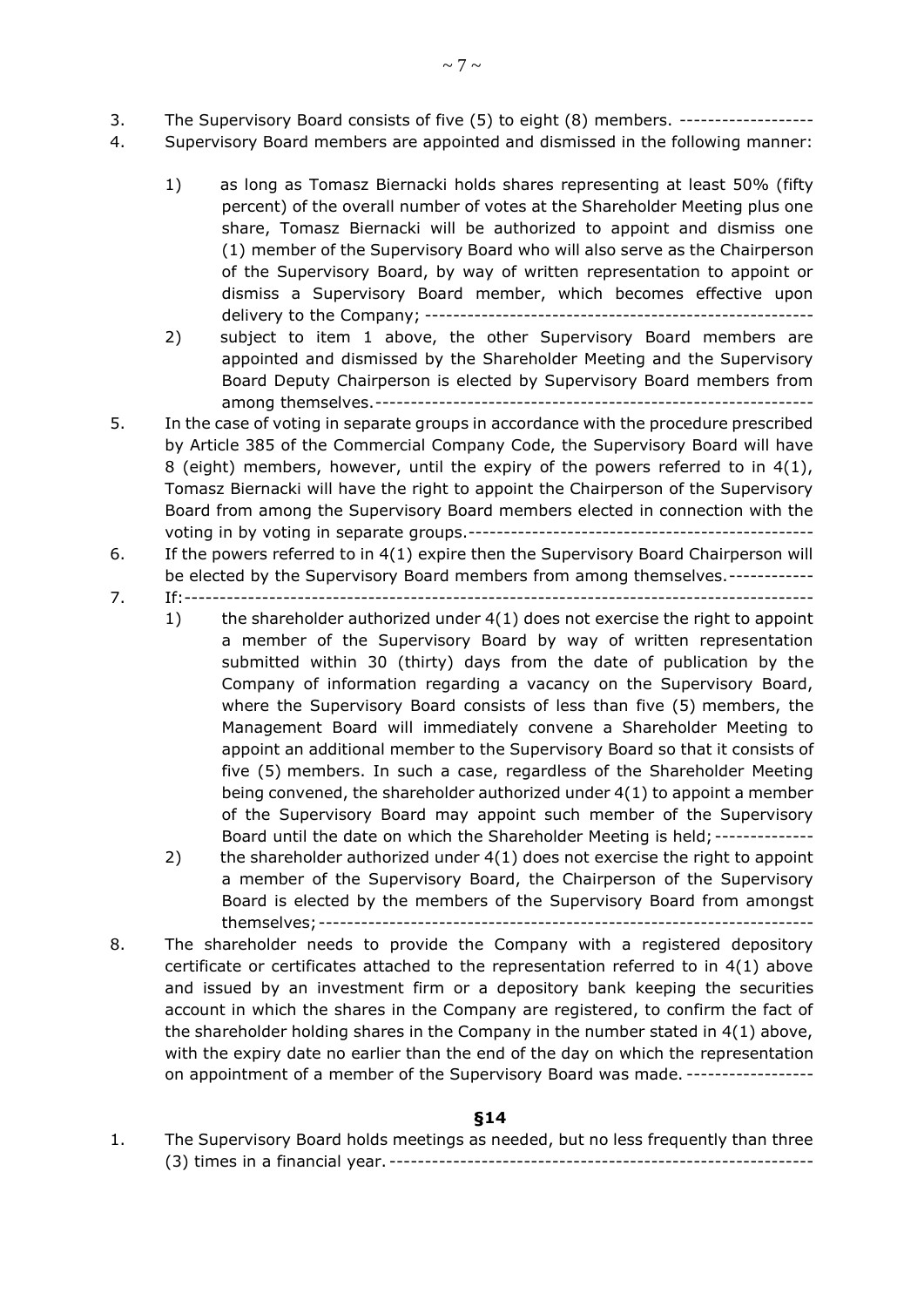- 2. Meetings of the Supervisory Board are convened by the Chairperson, and if that is not possible, by the Deputy Chairperson of the Supervisory Board.------------------
- 3. A request for convening a meeting of the Supervisory Board may also be submitted to the Chairperson of the Supervisory Board by any member of the Supervisory Board or the Management Board, while stating the proposed agenda. If the Supervisory Board Chairperson does not convene a meeting within fourteen (14) days of the date of receipt of such request, the requesting party may convene it on its own, by stating the date, place and the proposed agenda of the meeting. The business of the Supervisory Board meeting convened in this fashion may only include the matters stated in the request to convene the Supervisory Board submitted to the Supervisory Board Chairperson. -------------------------------------

### **§15**

- 1. Resolutions of the Supervisory Board are adopted by an absolute majority of votes. In the case of an equal number of votes, the Supervisory Board Chairperson's vote will prevail.-------------------------------------------------------------------------------
- 2. The Supervisory Board will adopt resolutions if at least half of its members in attendance at the meeting and all of the members have been duly notified of the meeting in accordance with the procedure specified in section 3 below. -------------
- 3. Notification of each meeting of the Supervisory Board (such notice indicating specifically all the matters to be the subject thereof) will be sent by the Chairperson of the Supervisory Board by registered letter or to an email address (if the relevant member of the Supervisory Board consented to such form of communication and provided his/her email address) to each member of the Supervisory Board, in the manner ensuring review of the content of the notice in such a manner that it is received at least seven (7) days prior to the date of the meeting provided in the notice, provided that the notification period may be reduced upon consent of all the members of the Supervisory Board. No matters which have not been specifically provided in the notice may be considered at the meeting unless all the members of the Supervisory Board consent thereto.------------------------------------------------
- 4. The Supervisory Board may hold meetings without being formally convened if all members of the Supervisory Board are in attendance and all of them consent to the vote or to the wording of the resolution. -----------------------------------------------
- 5. Subject to the provisions of the Commercial Company Code, the Supervisory Board may adopt resolutions by following a written procedure or by means of remote communication. Additionally, Supervisory Board members may participate in adopting Supervisory Board resolutions by voting in writing with the intermediation of another Supervisory Board member. ------------------------------------------------
- 6. The Supervisory Board may adopt bylaws defining the organization of the Supervisory Board and the manner of performance of its duties. --------------------

### **§16**

The Supervisory Board performs its duties as a collective body. The individual members of the Supervisory Board may, pursuant to a relevant resolution of the Supervisory Board, be delegated to individually (independently) perform certain supervisory duties specified in the resolution of the Supervisory Board.-------------------------------------------------------

- 1. The Supervisory Board's powers include in particular: --------------------------------
	- 1) Appointing, dismissing and suspending of members of the Company's Management Board and determination of their remuneration and the grant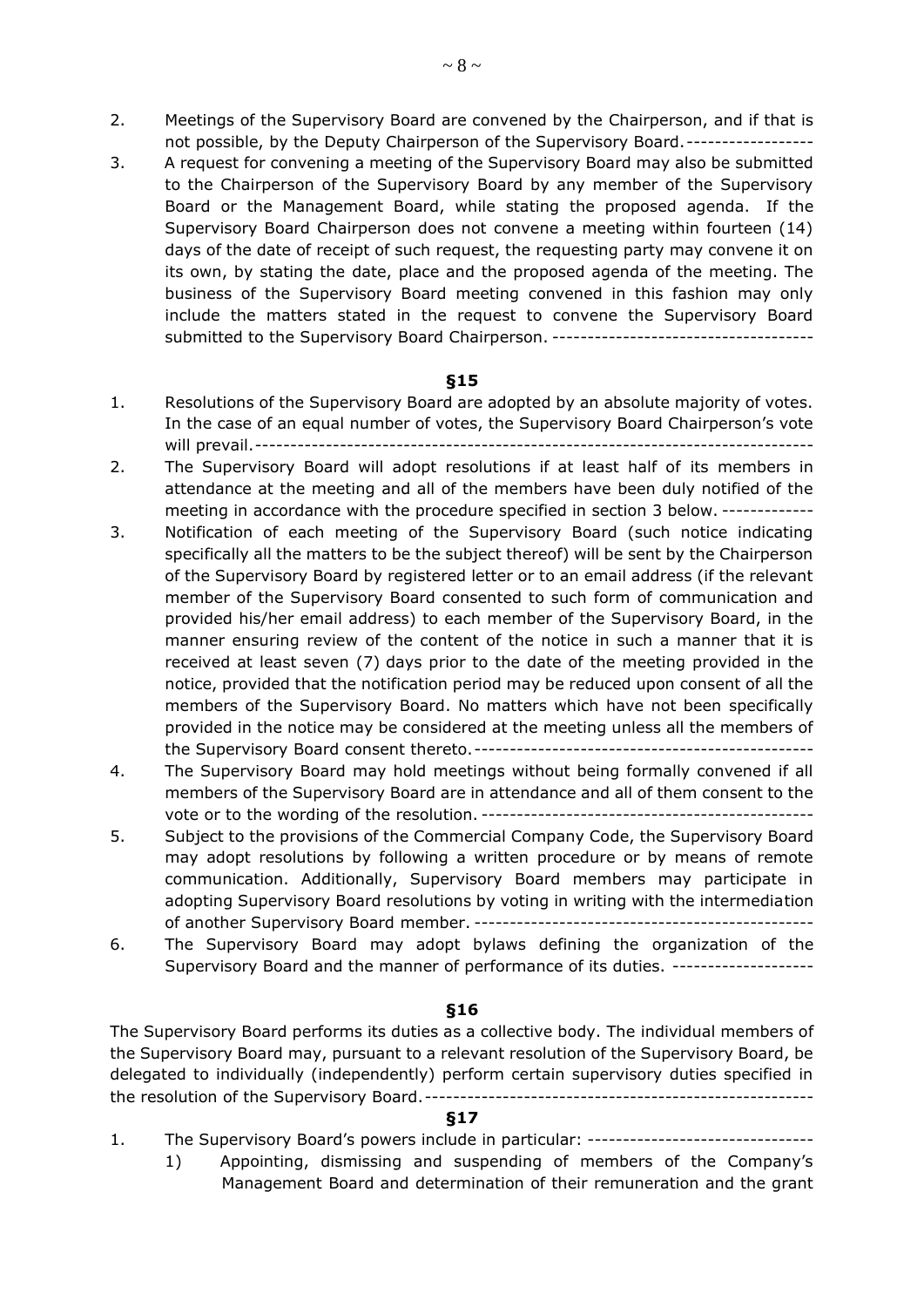of bonuses as well as granting consent for the appointment of commercial proxies.---------------------------------------------------------------------------

- 2) Reviewing and opining the financial statements and the Management Board activity report in terms of compliance with the ledgers and documents and the facts.-------------------------------------------------- -----------------------
- 3) Presenting the Shareholder Meeting with an annual written report regarding the actions referred to in (2) and a concise assessment of the Company operations, including an assessment of the Company's internal control system and the system of managing risks material to the Company. --------
- 4) Evaluating the Management Board's motions on the distribution of profits and losses.-----------------------------------------------------------------------
- 5) Appointing the committees referred to in §24 of the Articles of Association.
- 6) Selecting a statutory auditor to audit the financial statements of the Company and its Subsidiaries and the consolidated financial statements of the Company's group.-----------------------------------------------------------
- 7) Approving the Company's annual Budget (the "Budget"), which will comprise the budgets of the Subsidiaries and the consolidated budget of the Company, and deciding on the scope of information to be included in the budgets presented for approval. ---------------------------------------------------------
- 8) Approving the Company's capital expenditures not provided for in the Budget approved by the Supervisory Board, unless such expense is not greater than the equivalent of PLN 2,500,000 and provided that the aggregated amount of such expenses not exceeding PLN 2,500,000 incurred by the Company does not exceed PLN 15,000,000 during a single financial year.-------------
- 9) Granting consent for the Company to extend sureties, guarantees, indemnities and all other forms of assuming liability for third-party obligations in connection with any obligations not-provided for in the Budget approved by the Supervisory Board or in excess of the value stated therein and which are outside the scope of the Company's ordinary course of business (for avoidance of doubt, any actions of the Company related to the construction process involving the construction of new stores or any store modernization will be regarded as being in the Company's ordinary course of business).----------------------------------------------------------------------
- 10) Granting consent for the establishment of a pledge, a mortgage, a transfer of title as collateral security and other encumbrances on the Company assets (except for the establishment of easements of transmission or land easements the establishment of which is required by law or under any prior contractual undertakings of the Company) granted in connection with any obligations not provided for in the Budget approved by the Supervisory Board or in excess of the value stated therein and which are outside the scope of the Company's ordinary course of business (for avoidance of doubt, any actions of the Company related with the construction process regarding the construction of new stores or any store modernization will be regarded as being in the Company's ordinary course of business).---------------------
- 11) Granting consent for the Company to assume any loans, credits or leasing undertakings not provided for in the Budget approved by the Supervisory Board, if the increase of the value of such type of obligations of the Company's group in a given financial year in result of assumption of a given obligation exceeded PLN 20,000,000. No consent is required from the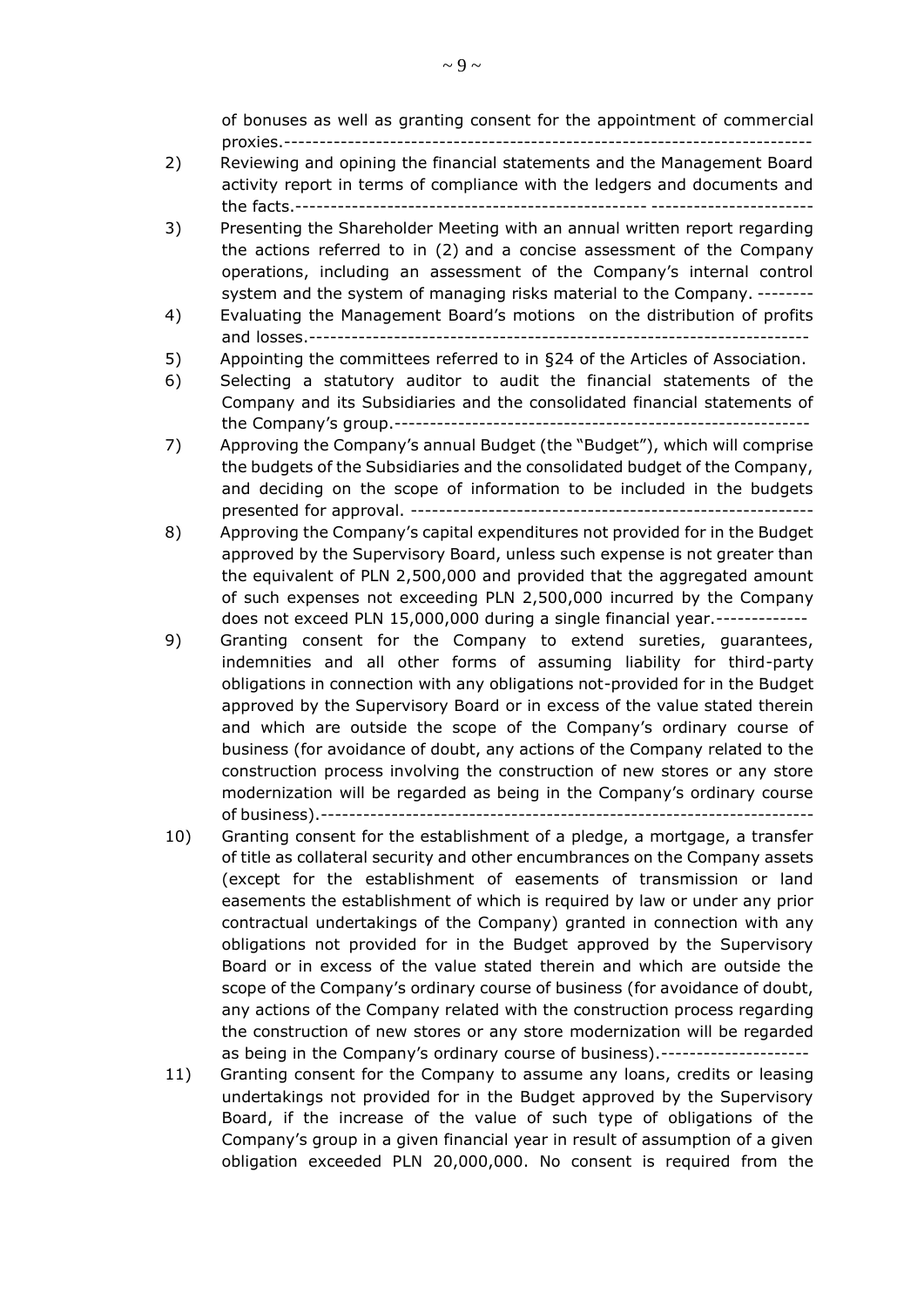Supervisory Board with respect to any loans and leasing obligations not provided for in the Budget which are incurred from the Subsidiaries.--------

- 12) Granting consent for the Company to assume any obligations not provided for in the Budget approved by the Supervisory Board other than the obligations assumed in the Company's ordinary course of business, unless the total value of such obligations assumed in a given financial year does not exceed the equivalent of PLN 10,000,000. No consent of the Supervisory Board is required with respect to any obligations not provided for in the Budget which are incurred from the Subsidiaries.-------------------------------
- 13) Granting consent for the acquisition, subscription or sale by the Company of any shares in other companies and the accession to or exit from other business entities or companies by the Company.-----------------------------
- 14) Execution by the Company of option agreements, forwards, currency swaps and other transactions in the forward and derivatives market, acquisition of shares in open and closed mutual funds and making equity investments regardless of the legal form thereof. -------------------------------------------
- 15) Granting consent for sale of the Company's assets having the book value in excess of PLN 1,000,000. No consent of the Supervisory Board is required if the sale of the Company assets is made to Subsidiaries. ---------------------
- 16) Granting consent for the Company to acquire real estate for the net price in excess of PLN 1,000,000 for such real estate. ----------------------------------
- 17) Granting consent for the Company to build developments with the estimated net cost of construction in excess of PLN 4,000,000 for a single development or a group of related developments, unless they have been provided for in the Budget approved by the Supervisory Board. ------------------------------
- 18) Granting consent for the execution of agreements between the Company or its Subsidiaries and the Company shareholders holding the shares in the Company representing --------------------------------------------------------- at least 5% (five percent) of the overall number of votes in the Company or a related party of the Company or its Subsidiaries within the meaning of the accounting laws which the Company is required to comply with, except for (i) standard transactions and arms-length transactions executed within the scope of the Company's or the Subsidiaries' business; and (ii) transactions provided for in the Budget approved by the Supervisory Board. In case of long-term framework agreements which relate to capital expenditures to be incurred by the Company or its Subsidiaries, the exemptions referred to in items (i) and (ii) above do not apply, i.e. the consent of the Supervisory Board is required for each execution thereof (for avoidance of doubt, there is no need for the Supervisory Board to consent to the performance of specific actions or for the execution of partial agreements aimed at the completion of such long-term agreement). ------------------------------------
- 19) Granting consent for the implementation of an incentive program connected with the shareholders' interests and its allocation to the Company's key managers.------------------------------------------------------------------------
- 20) Granting consent for payment of interim dividend as provided in Article 349 § 1 of the Commercial Company Code.-------------------------------------------
- 21) Adopting resolutions referred to in §16 above.------------------------------------
- 2. In terms of  $\S 17$  sections  $1(9)$ ,  $1(10)$  and  $1(13)-1(18)$  (except for the long-term framework agreements referred to in  $\S17$  section  $1(18)$ ) the consent of the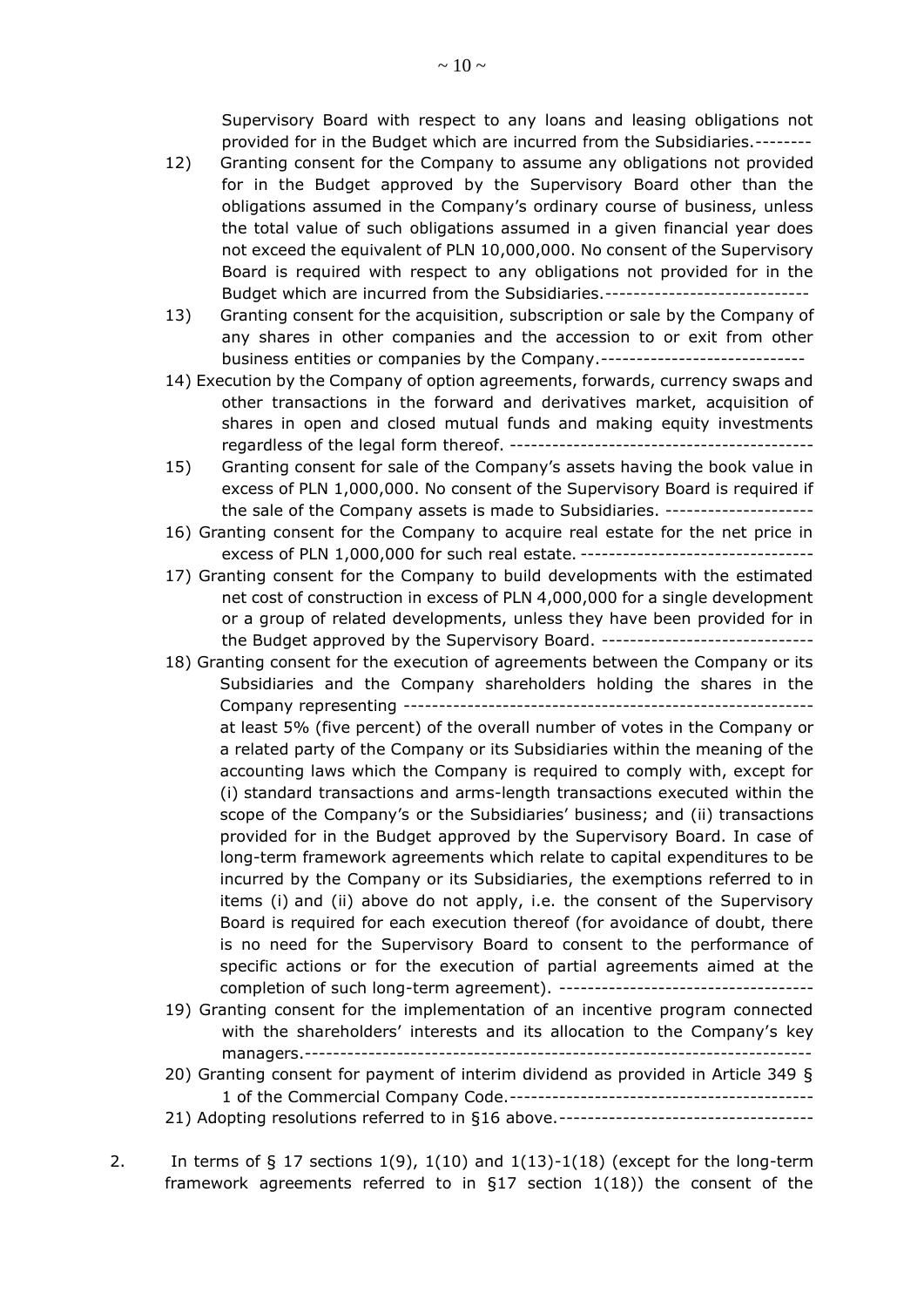Supervisory Board for the execution of any future agreements or the performance of the transactions referred in those provisions may also be granted by the Supervisory Board by providing in the Budget approved thereby framework terms for execution of agreements or performance of specific actions (e.g. by setting the amount up to which the Management Board may grant security interests or enter into agreements with a specific type of entities).-------------------------------------

- 3. If the Articles of Association require a consent for the conclusion by the Company or by a Subsidiary of an agreement with a related party and the value of one such transaction or a series of related transactions of the same type exceeds 1% (one percent) of the Consolidated Sales Value, such consent may not be granted if at least half of the members of the Supervisory Board referred to in §19 section 1 who participate in the meeting vote "against" the resolution.------------------------------
- 4. The Management Board of the Company will take action to ensure that the relevant corporate documents of each of the Subsidiaries contain regulations under which each of the Subsidiaries will be required to notify the Supervisory Board of any planned transactions referred to in §17 section 3. ------------------------------------
- 5. If, irrespective of all the Sup-ervisory Board members being correctly notified of the meeting during which, according to the notification on convening of the meeting, a resolution on the matter referred to in section 3 is to be adopted, none of the Supervisory Board members referred to in §19 section 1 are present, the Chairperson of the Supervisory Board will immediately convene the next Supervisory Board meeting with an identical agenda for the date occurring no earlier than seven (7) days after the date of the first meeting, notifying the members of the Supervisory Board of the meeting in accordance with the procedure provided for in §15 section 3. If, regardless of the meeting of the Supervisory Board being convened again, none of the members of the Supervisory Board referred to in §19 section 1 are presented at such meeting, the Supervisory Board will be free to adopt the resolution referred to in section 3. -------------------------------------------------

### **§18**

1. If agreements referred to in § 17 section 1(18) are submitted to the Supervisory Board for approval, at least two (2) Supervisory Board members referred to in § 19 section 1, acting jointly, may demand that the vote on approving the agreement submitted to the Supervisory Board be preceded by an analysis of that transaction. The conditions and the scope of such analysis will be agreed upon with the Management Board by the Supervisory Board members referred to in § 19 section 1. -----------------------------------------------------------------------------------------

### **§19**

1. As long as the Company is an entity subject to public interest within the meaning of the Statutory Auditor Act, most of the Supervisory Board members sitting on the Audit Committee (including its chairperson) should meet the independence criteria within the meaning of the Statutory Auditor Act (or any regulations that replace the Act). At least one Supervisory Board member sitting on the Audit Committee should have the competence mentioned in Article 129 section 1 of the Statutory Auditor Act, at least one Supervisory Board member sitting on the Audit Committee should have the competence mentioned in Article 129 section 5 of the Statutory Auditor Act (or any regulations replacing that provision), or the individual members in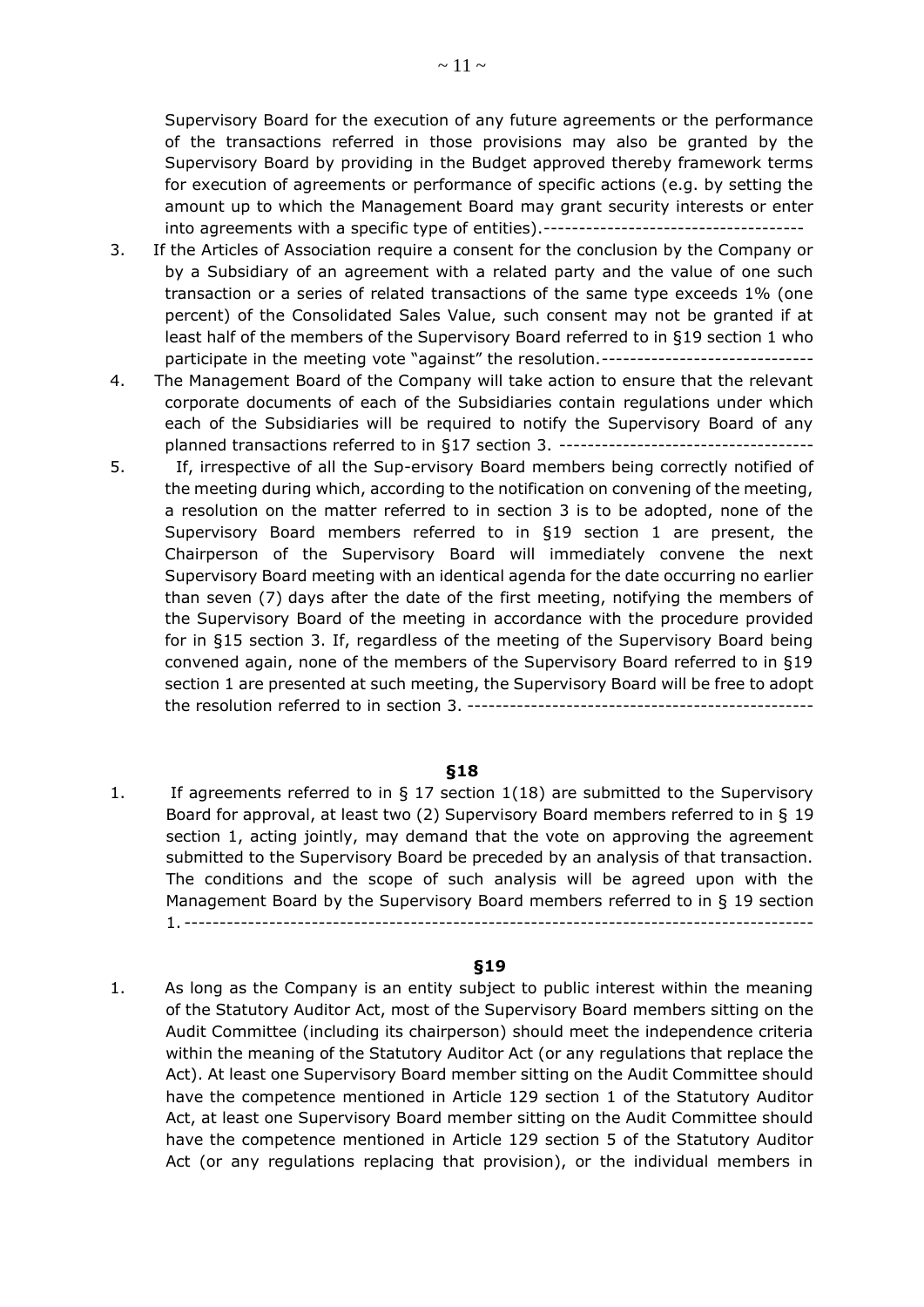specified scopes have the competence mentioned in this section (or any regulations replacing that provision).----------------------------------------------------------------

- 2. At least two (2) Supervisory Board members should meet the criteria of independence from the Company and entities with significant ties to the Company in accordance with Annex II to the Recommendation or the regulations that have come into effect to replace Annex II to the Recommendation, subject to additional requirements based on the Best Practice for WSE Listed Companies if they are not in contradiction with the independence criteria referred to in §19 section 1. A candidate for an independent member of the Supervisory Board submits to the Company, prior to his appointment to the Supervisory Board, a written statement on the satisfaction of the independence criteria. The same Supervisory Board member may satisfy the criteria set forth in §19 section 1 and section 2 of the Articles of Association.------------------------------------------------------------------
- 3. The Supervisory Board members referred to in § 19 section 1 or § 19 section 2, are required to immediately deliver to the Management Board a written representation to the effect that they no longer meet the independence criteria stated in §19 section 1 of §19 section 2.--------------------------------------------------------------
- 4. If: (i) the Management Board receives a written representation from a member of the Supervisory Board who had satisfied the criteria provided in §19 section 1 or §19 section 2 in the past that he or she no longer satisfies such criteria or receives such information from another reliable source and, (ii) if less than the majority of the Supervisory Board members sitting on the Audit Committee meet the criteria set forth in §19 section 1 or section 2 then the Management Board, immediately after receipt of such representation or such information, will convene a Shareholder Meeting to appoint the missing number of Supervisory Board members satisfying the criteria set forth in §19 section 1 or section 2 of the Articles of Association. Until changes in the composition of the Supervisory are made by adjusting the number of members who satisfy the criteria under §19 section 1 or section 2 of the Articles of Association to the requirements of the Articles of Association and the applicable law, the Supervisory Board operates in its existing composition.--------------------
- 5. If, as a result of voting by separate groups in accordance with Article 385 of the Commercial Company Code, the required number of Supervisory Board members meeting the criteria in §19 section 1 is not elected then the Management Board will immediately convene the Shareholder Meeting to bring the composition of the Supervisory Board to compliance with the requirements of §19 section 1 and the applicable law.---------------------------------------------------------------------------
- 6. For the avoidance of doubt, it is assumed that the fact that a member of the Supervisory Board no longer meets the criteria provided for in §19 section 1 of the Articles of Association or the independence characteristics provided for in §19 section 2 of the Articles of Association will not invalidate any resolutions adopted by the Supervisory Board. If a member of the Supervisory Board who meets the criteria specified in §19 section 1 ceases to meet the criteria during his or her term in office as a member of the Supervisory Board, or if an independent Supervisory Board member loses the independence characteristics mentioned in §19 section 2 of the Articles of Association, it will have no impact on the validity or expiry of his or her mandate.----------------------------------------------- --------------------------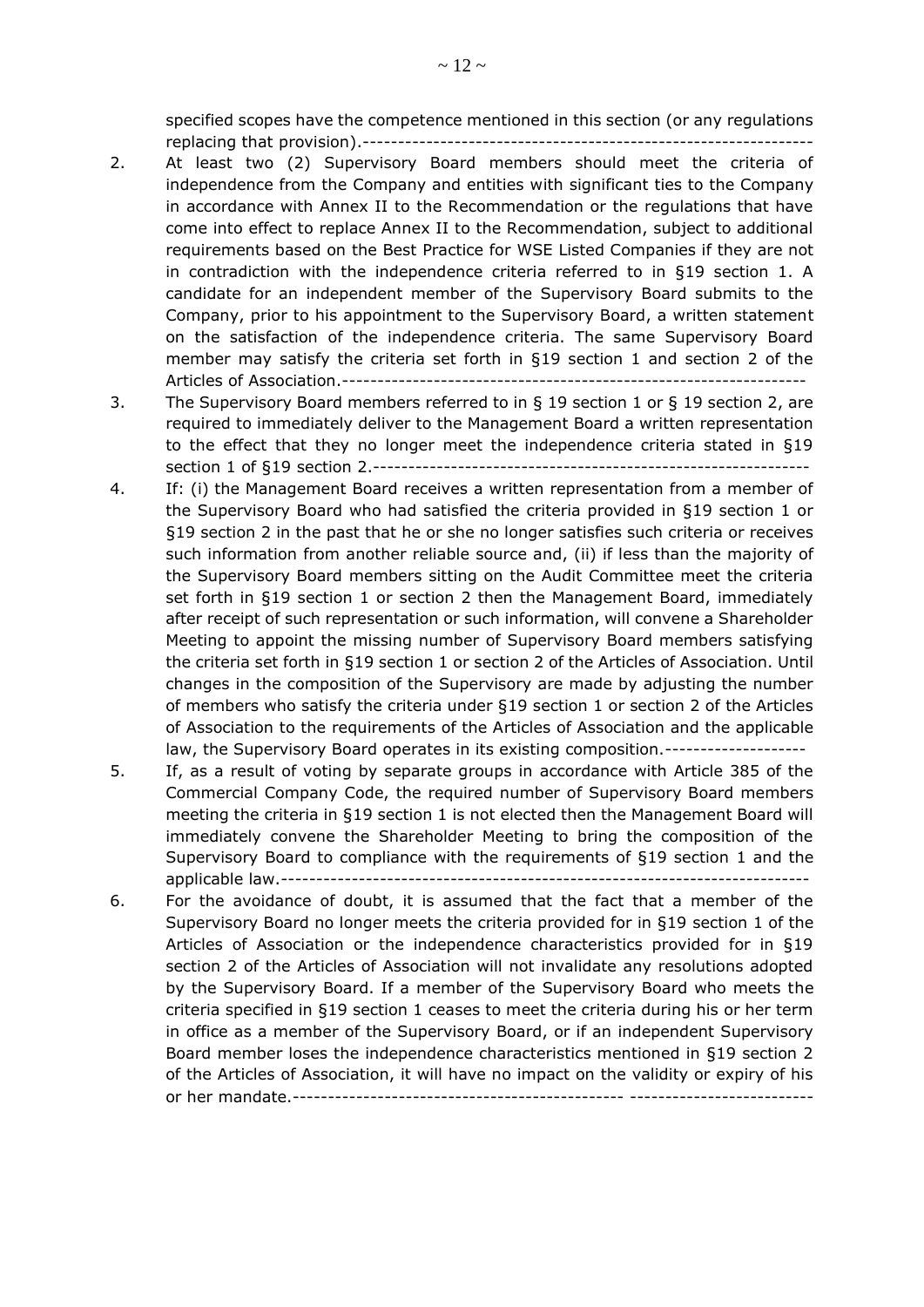### **MANAGEMENT BOARD §20**

- 1. The Management Board represents the Company outside and manages its current operations in accordance with the Budget approved by the Supervisory Board.-----
- 2. The Management Board work on the basis of the generally prevailing regulations and the by-laws of the Management Board adopted by the Supervisory Board. -----
- 3. The Management Board comprises of between one (1) and five (5) persons. The number of members of the Management Board of a given term is set by the Supervisory Board. ----------------------------------------------------------------------
- 4. Management Board members, including the President of the Management Board, are appointed and dismissed by the Supervisory Board. Members of the Management Board, including the President of the Management Board are appointed may be dismissed by the Supervisory Board at any time both for cause and without cause. ----------------------------------------------------------------------
- 5. Members of the Management Board are appointed for a joint term of three (3) years. The mandate of a member of the Management Board expires no later than on the date of holding the Shareholder Meeting approving the financial statements for the last full financial year of serving as a member of the Management Board. ------------------------------------------------------------------------------------
- 6. The Supervisory Board may suspend some or all of the members of the Management Board due to important reasons. -------------------------------------------------------
- 7. Establishment of commercial proxy requires consent of all the Management Board members, while the commercial proxy may be revoked by any Management Board member acting alone. -------------------------------------------------------------------
- 8. No member of the Management Board may pursue any competitive interests or participate in any competing companies as a shareholder or member of its authorities without the consent of the Supervisory Board. ----------------------------
- 9. Agreements with members of the Management Board are signed on behalf of the Company by the Chairperson of the Supervisory Board or by another member of the Supervisory Board, on the basis of an authorization granted by a resolution of the Supervisory Board. The same procedure is applied for the purposes of all the actions related with the employment relationship of any member of the Management Board. ---------------------------------------------------------------------

### **§21**

- 1. If the Management Board consists of a single member, representations of will on behalf of the Company are made by the sole member of the Management Board. --
- 2. If the Management Board consists of several members, representations of will on behalf of the Company are made by two members of the Management Board acting jointly or by one member of the Management acting jointly with a commercial proxy.

- 1. Resolutions of the Management Board are adopted by absolute majority of votes. -
- 2. In case of a tie, the President of the Management Board will have a casting vote.--
- 3. Members of the Management Board may participate in the adoption of resolutions of the Management Board by voting in writing through another member of the Management Board. Voting in writing cannot pertain to any matters introduced to the agenda during a meeting of the Management Board. -----------------------------
- 4. The Management Board may adopt resolutions by following a written procedure or by means of remote communication. Management Board Resolutions are valid if all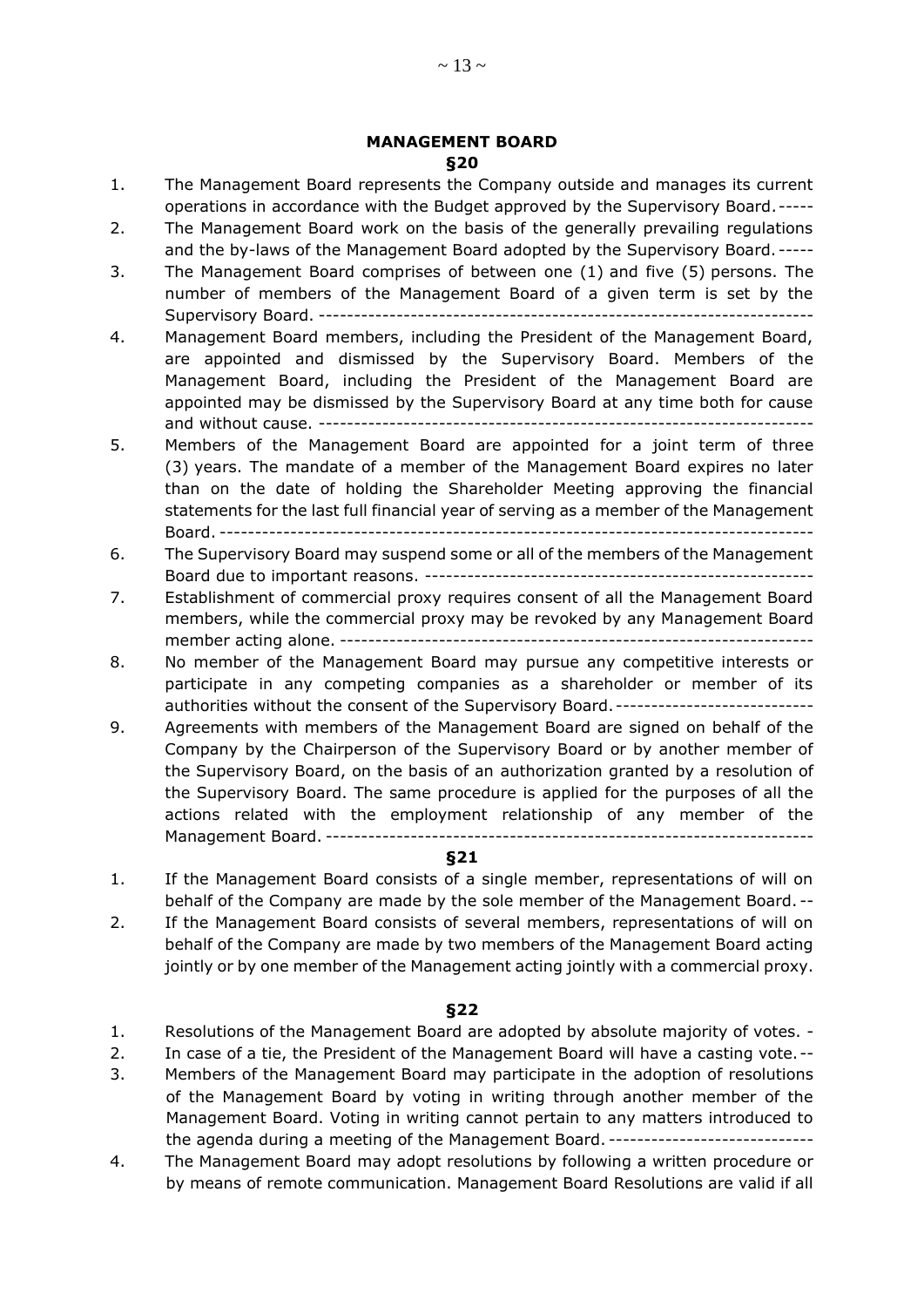of the members of the Management Board have been notified of the wording of a given draft resolution.-------------------------------------------------------------------

5. The President of the Management Board convenes the Management Board meetings and chairs them. The President of the Management Board may authorize other members of the Management Board to convene and chair meetings of the Management Board. ---------------------------------------------------------------------

### **§23**

All the matters related with the operations of the Company which are not reserved by these Articles of Association as the powers of the Shareholder Meeting or the Supervisory Board will constitute the powers of the Management Board.-----------------------------------------

## **VI. AUDIT COMMITTEE AND OTHER COMMITTEES**

- 1. The Supervisory Board appoints the Audit Committee the composition of which complies with the Statutory Auditor Act (or any laws that would replace it) and the Best Practice for WSE Listed Companies. ----------------------------------------------
- 2. The tasks of the Audit Committee include, in particular: -------------------------------
	- (a) monitoring the financial reporting process; --------------------------------------
	- (b) monitoring the effectiveness of the internal control systems and risk management systems and internal audit as regards financial reporting, ------
	- (c) monitoring the performance of financial audit activities, in particular performance of the audit by the audit firm, taking into consideration all the findings and conclusions of the Audit Supervision Commission referred to in the Statutory Auditor Act following from an inspection carried out in the audit firm;--------------------------------------------------------------------------------
	- (d) controlling and monitoring of the independence of the statutory auditor and audit firm, in particular if the audit firm provides the Company with non-audit services; ---------------------------------------------------------------------------
	- (e) informing the Supervisory Board or another supervisory or control body of the Company about the results of the audit and explanation on how the audit has contributed to reliability of financial reporting in the Company, and on the role of the audit committee in the audit process;-------------------------------------
	- (f) evaluating independence of the statutory auditor and giving consent to the auditor to provide permitted non-audit services in the Company;--------------
	- (g) developing a policy for selection of an audit firm to conduct the audit;-------
	- (h) developing a policy for the provision of permitted non-audit services by the audit firm carrying out the audit, by related parties of such audit firm and by a member of the audit firm network;--------------------------------------------
	- (i) defining the procedure for selecting an audit firm by the Company;----------
	- (j) presenting the recommendation referred to in art. 16 section 2 of Regulation No. 537/2014, in accordance with the policies referred to in items g) and h), to the Supervisory Board, another supervisory or control body or the body referred to in Article 66 section 4 of the Accounting Act of 29 September 1994;
	- (k) submitting recommendations aimed at ensuring reliability of the financial reporting process in the Company.-----------------------------------------------
- 3. The Supervisory Board may also appoint other committees, in particular a nomination committee and a remuneration committee. The detailed tasks, the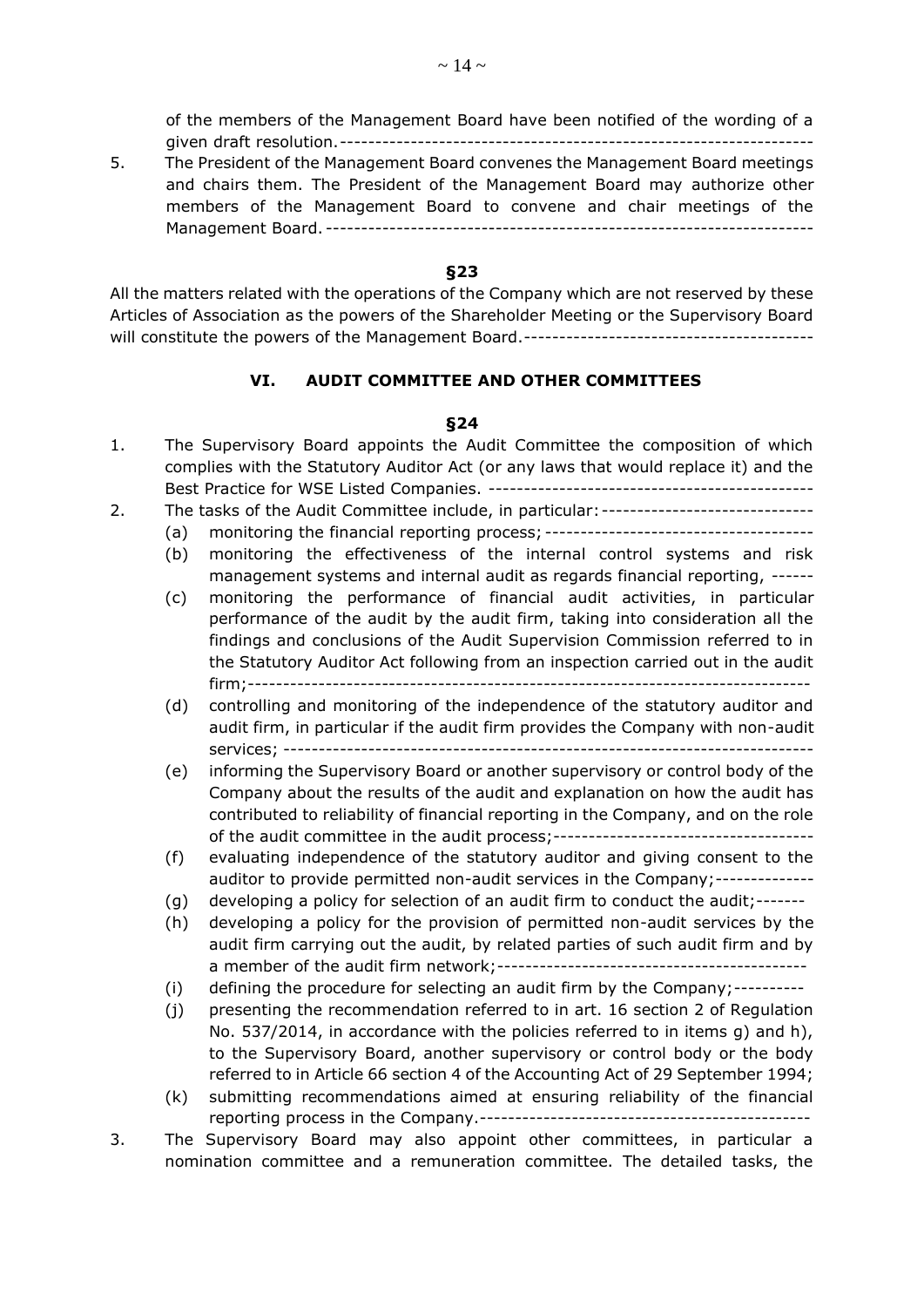terms of appointment to and the operation of such committees will be set out in the by-laws of the Supervisory Board, if adopted. -----------------------------------------

# **VII. ACCOUNTING §25**

- 1. The Company keeps accounts and accounting books in accordance with the prevailing laws, in the manner strictly reflecting its revenues, expenses and profits.
- 2. The financial year of the Company shall be the calendar year. ----------------------
- 3. The Management Board of the Company will prepare and submit to the Company's Supervisory Board the separate and consolidated annual financial statements on the dates agreed with the Supervisory Board, but not later than one (1) week prior to the publication thereof in accordance with the mandatory provisions of law, and unaudited monthly financial statements (in a layout consistent with the budget) within twenty five (25) days of the end of each month. The scope of those statements will be defined by the Supervisory Board.---------------------------------
- 4. The Management Board of the Company prepares the Budget of the Company for the next annual year in accordance with the terms provided in §17 section 1(7) and supplies it to all members of the Supervisory Board not later than 60 (sixty) days prior to the end of the financial year. --------------------------------------------------
- 5. The Budgets of the Company are subject to approval by the Supervisory Board prior to the commencement of the relevant financial year, unless the Supervisory Board adopts a resolution regarding a change of that deadline. -----------------------------

## **VIII. FINAL PROVISIONS**

### **§26**

Any and all matters which are not regulated by these Articles of Association will be governed by the Commercial Company Code and other prevailing laws. --------------------

# **§27**

For the purposes of these Articles of Association: ---------------------------------------------

- 1. "**Best Practices for WSE Listed Companies**" means the "*Code of Best Practice for WSE Listed Companies 2016*" being a set of corporate governance principles and rules of conduct observed on the WSE (or any regulations that replace them); -----
- 2. "**Commercial Company Code**" means the Polish act dated 15 September 2000 the Commercial Company Code (Journal of Laws of 2017 Item 1577, as amended);
- 3. "**Subsidiary**" means a subsidiary of the Company within the meaning of the accounting regulations that are binding on the Company; ----------------------------
- 4. "**Consolidated Sales Value**" means the value of consolidated sales generated by the group with the Company as parent thereof, as provided in the most recent audited consolidated financial statements; --------------------------------------------
- 5. "**Tomasz Biernacki**" means Tomasz Biernacki, PESEL: 73122207435; -------------
- 6. "**Act on Trading**" means the Polish act of 29 July 2005 on trading in financial instruments (Journal of Laws of 2017 Item 1768, as amended);---------------------
- 7. "**Act on Offering**" means the Polish act of 29 July 2005 on public offering, conditions governing the introduction of financial instruments to organized trading, and on public companies (Journal of Laws of 2016, Item 1639, as amended); ------